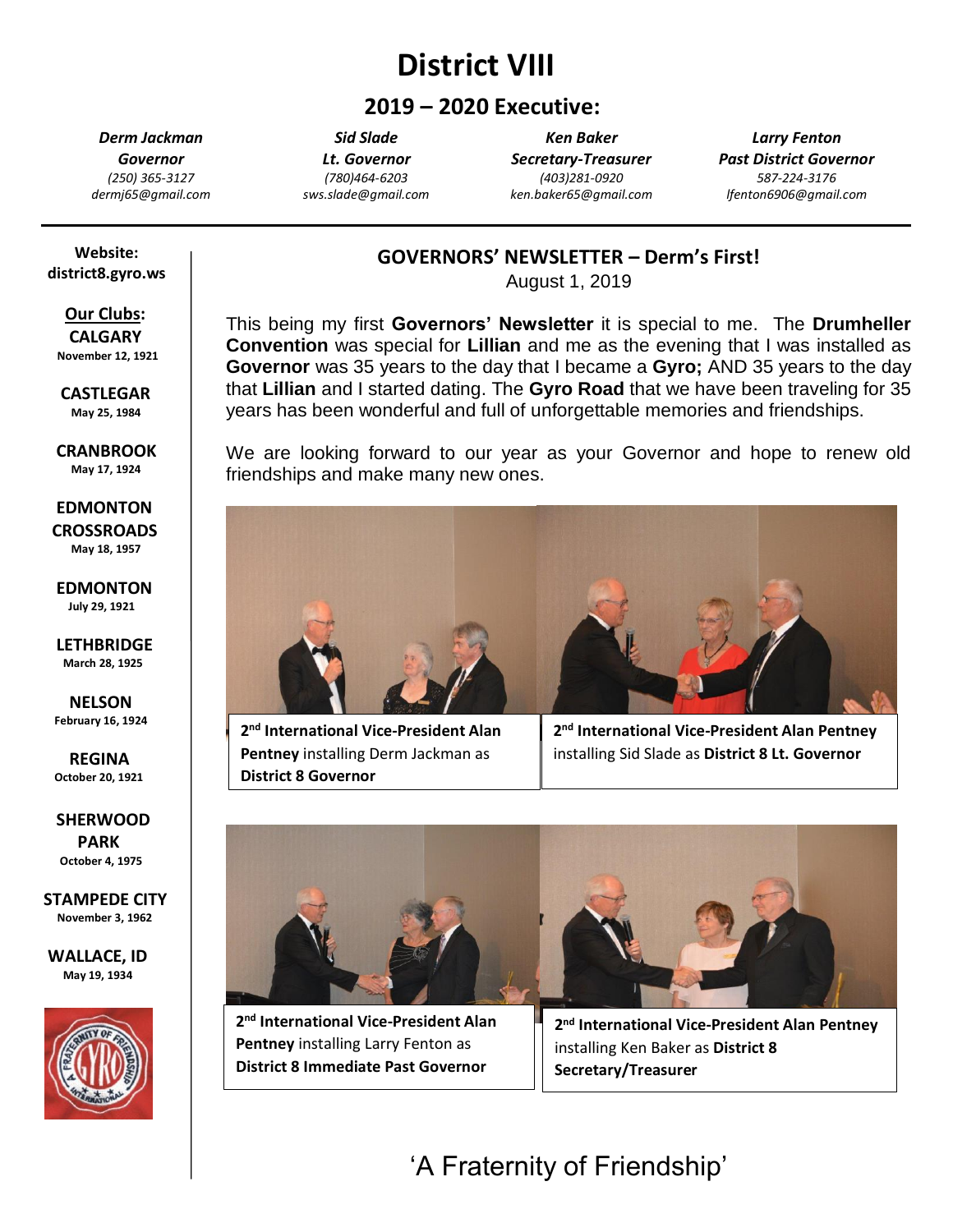#### **International Convention**:

After we returned to Castlegar, from the Drumheller Convention, we had a few days to help with our **Community Festival,** launder our clothes and repack our suitcases before heading to **Reno, Nevada**, for the **International Convention;** which was well organized and very interesting. Some highlights:

### **Technology Committee:**

The technology Committee presented a new Database design they have been developing over the last 6 months and showed how we are going to move forward with email, web sites and security for our new technology. We need to get our technology up to date at **Gyro International** so we can keep moving forward and try to attract new members.

Here is a link to the Database Presentation – please send any questions or suggestions to the email address given: <http://www.district4gyro.com/wp-content/uploads/New%20Gyro%20Database.mp4>

#### **Dues Increase:**

At the AGM, a Motion was made to raise the **International Dues** from the current \$60 to \$70, for the **2020/21** fiscal year (note that the last dues increase was in 2011). A rough budget was presented that indicated additional monies would be required to supplement declining revenues and to fund increased expenses going forward. In support of the motion, and prior to the vote, Larry Duba PIP, generously volunteered to pay 25% of the 1<sup>st</sup> year's increase for ALL **MEMBERS!** In other words, members will only pay \$7.50 of the \$10.00 increase, for 2020/21! The vote was an overwhelmingly approval (424 In Favour, 117 Against, and 41 Abstained).

#### **Other Highlights:**

Installation of **Ted Schewchuk** as **International President**; **Alan Pentney** as **1 st International Vice – President**; **Bryan Flanigan** as **2 nd International Vice - President** and **Mike McNally** as **International Secretary/Treasurer**.

**PIP Larry Duba** received the **Edward "Ed" Steinbacher LIFETIME ACHIEVEMENT AWARD**. This is given in "Recognition for Continuous Distinguished Service of 20 Years or More to the Fraternity"

### **Club Visitations:**

In June Lillian & I attended the **Sherwood Park Installation** and were hosted by **Lt. Governor Sid Slade** & his wife **Sharon**. We had a Meet and Greet at Lt. Governor Sid's home before the Installation. I meet with the incoming executive and we had a very informative discussion about Gyro and where it is heading and how we can try to make it better & attract new members. I installed their new executive and 2 new members. Outstanding event & hospitality.

The next morning before our trip home we were hosted for breakfast at **PDG Bernie and Brenda Kropp's** home along with **Lt. Governor Sid Slade & Sharon, District Secretary/Treasurer Ken Baker & Ann.**

Thank you, Sherwood Park Club, for the outstanding hospitality!

We also attended the **Nelson Club** wind up with the other members of the **Castlegar Club** and our Gyrettes and I installed a new member.